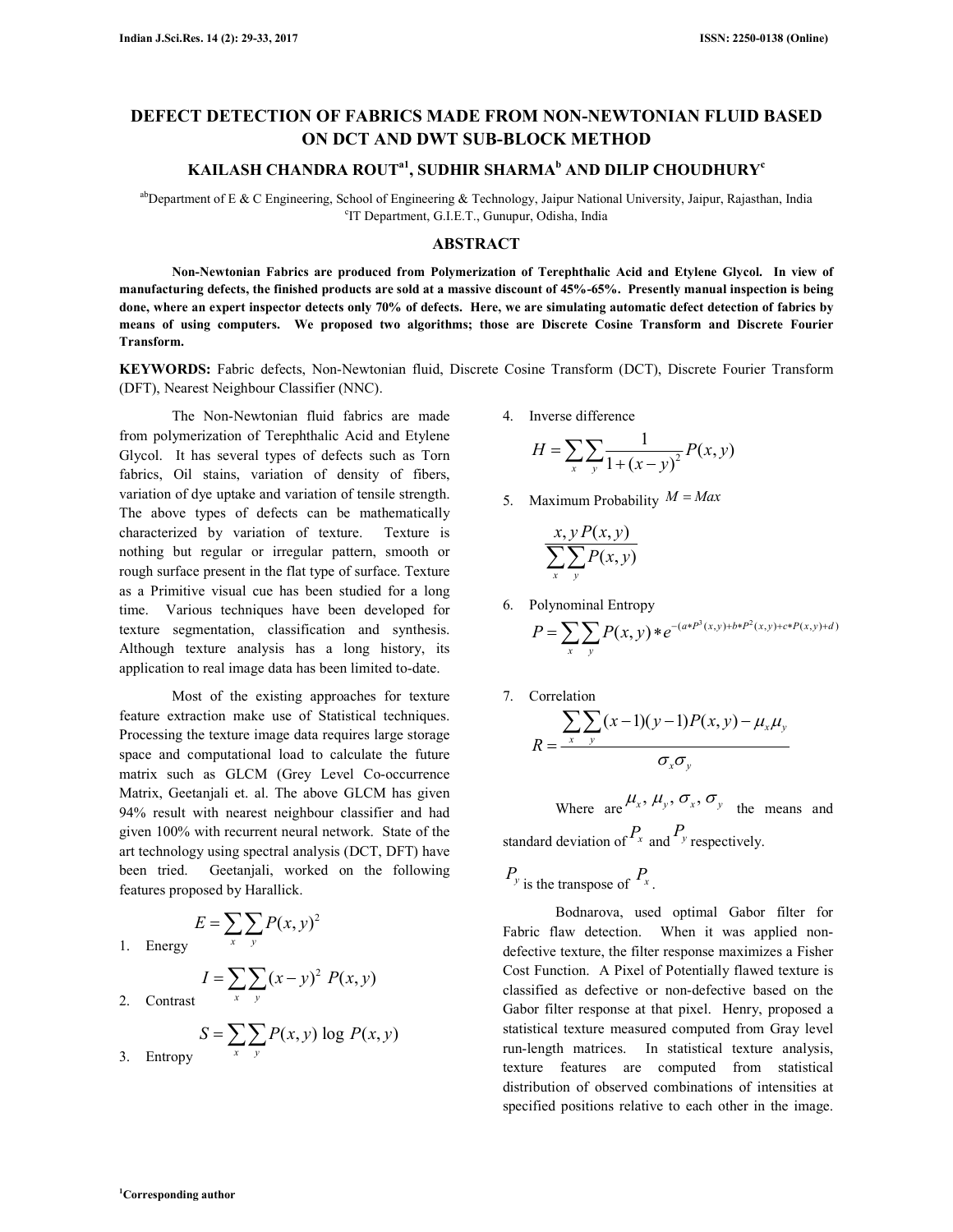According to the number of intensity points (pixels) in each combination, statistics are classified into firstorder, second-order and higher-order.

 The Gray Level Run Length (GLRM) method is a way of extracting higher order statistical features. The technique has been described and applied by Galloway et. al.

 A small (4 x 4) sub-image with 4 gray levels and its corresponding gray level run length matrices  $P(i, j | \theta = 0^0)$  is illustrated below.



| Grey level | (j)<br>Run length |  |  |  |
|------------|-------------------|--|--|--|
|            |                   |  |  |  |
|            |                   |  |  |  |
| 7          |                   |  |  |  |
|            |                   |  |  |  |
|            |                   |  |  |  |

**Figure1: A small image and its Gray level Run** 

# Length Matrix  $P(i, j | \theta = 0^0)$ .

 Galloway, introduced five statistical texture features to be extracted from the Gray Level Run Length Matrix.

1. Short Runs Emphasis:

$$
SRE = \sum_{i=1}^{G} \sum_{j=1}^{R} \frac{p(i, j | \theta)}{j^2} / \sum_{i=1}^{G} \sum_{j=1}^{R} P(i, j | \theta)
$$

 By dividing each run length value by the square of its length, short run lengths are emphasized. The denominator is the total number of runs in the image.

2. Long Runs Emphasis:

$$
LRE = \sum_{i=1}^{G} \sum_{j=1}^{R} j^{2} P(i, j | \theta) / \sum_{i=1}^{G} \sum_{j=1}^{R} P(i, j | \theta)
$$

 Here we multiply each run length value by the square of its length, in order to give higher weight to the long runs.

3. Gray Level Non-uniformity:

$$
GLN = \sum_{i=1}^{G} \left( \sum_{j=1}^{R} P(i, j \mid \theta) \right)^2 / \sum_{i=1}^{G} \sum_{j=1}^{R} P(i, j \mid \theta)
$$

 High run length values will contribute most to this feature. The GLN feature will have its lowest value if the runs are evenly distributed over all gray levels.

4. Run Length Non-uniformity:

$$
RLN = \sum_{j=1}^{R} \left( \sum_{i=1}^{G} P(i, j | \theta) \right)^2 / \sum_{i=1}^{G} \sum_{j=1}^{R} P(i, j | \theta)
$$

 The RLN feature will have its lowest value if the runs are evenly distributed over all run lengths.

5. Run Percentage:

$$
RP = \frac{1}{n} \sum_{i=1}^{G} \sum_{j=1}^{R} P(i, j | \theta)
$$

 This feature is the ratio between the total number of observed runs in the image and the total number of possible runs if all runs had a length of one.

 Chu et al. (1990) introduced two additional features, namely Low Gray Level Emphasis (LGRE) and High Gray Gray Level Emphasis (HGRE). These features make use of the gray levels of the runs, and are introduced in order to distinguish textures that are similar according to their SRE and LRE features, but differ in gray level distribution of the runs.

6. Low Gray Level Runs Emphasis:

$$
LGRE = \sum_{i=1}^{G} \sum_{j=1}^{R} \frac{P(i, j | \theta)}{i^2} / \sum_{i=1}^{G} \sum_{j=1}^{R} P(i, j | \theta)
$$

7. High Gray Level Runs Emphasis:

$$
HGRE = \sum_{i=1}^{G} \sum_{j=1}^{R} i^{2} P(i, j | \theta) / \sum_{i=1}^{G} \sum_{j=1}^{R} P(i, j | \theta)
$$

 Proposed Method: The defect in the Non-Newtonian fabrics are made up of high frequency components. Hence we will take only the high frequency components of the 2-D image signal as shown in figure 2.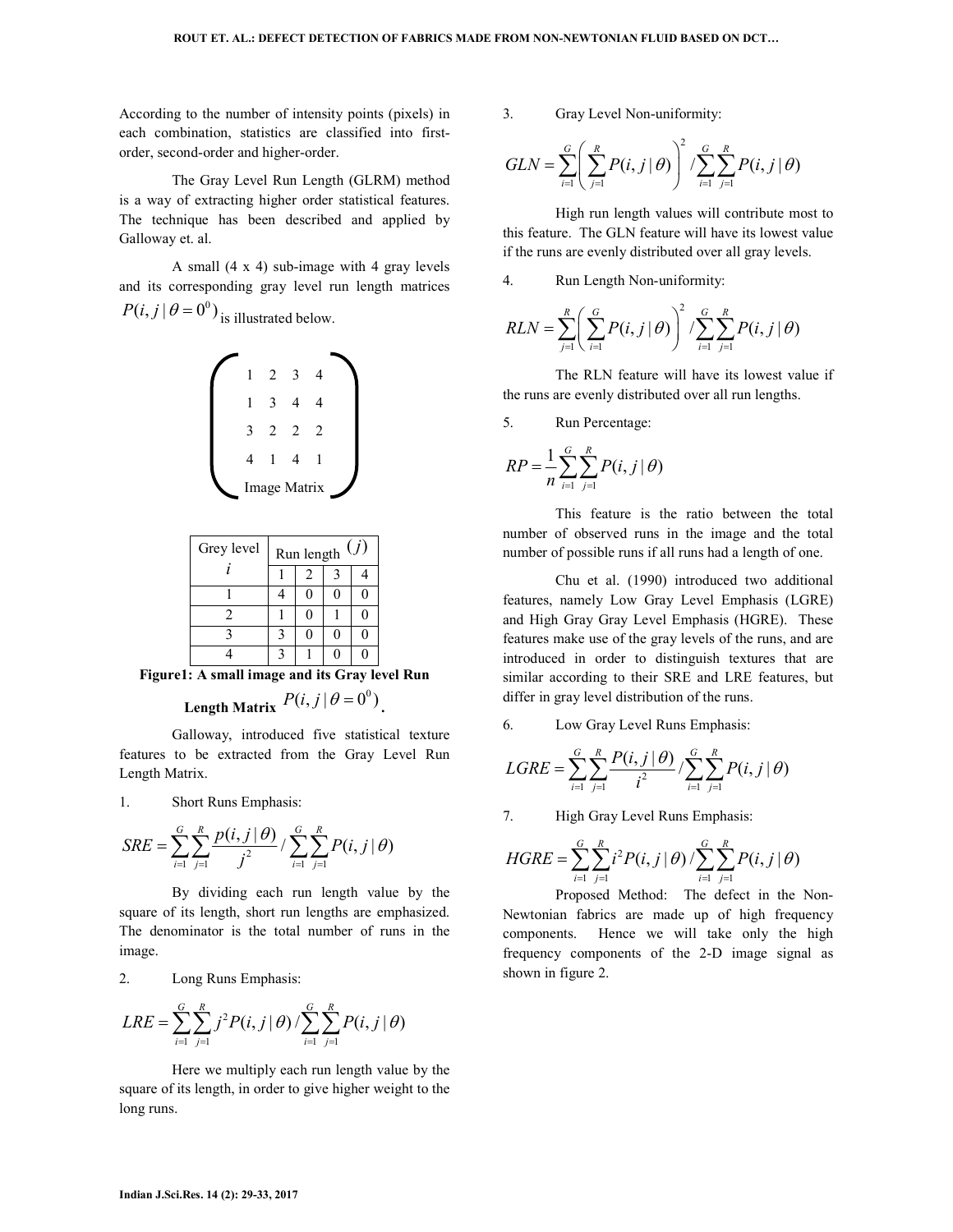



 In the above figure 2, the High Frequency Components of the image (256 x 256) is cropped by (128 x 128). The  $(128 \times 128)$  sub-image is divided into further small blocks of size (16 x 16). So total number of sub-blocks will be 64 in the High Frequency Components i.e. 4th quadrant. The above result is obtained by DCT and DWT separately in the MATLAB 7.1 platform using the following equations.

$$
F(k,l) = \alpha(K)\alpha(L)\sum_{m=1}^{N}\sum_{n=1}^{N} f(m,n) \cos\left(\frac{(2m+1)\pi k}{2N}\right) C_{\text{Q6}}^{\text{in}} \text{ (testing-2) and (e.g.)} \text{ The inverse of the system is given}
$$
\n
$$
where, \alpha(x) = \sqrt{\frac{1}{N}} \text{ if } x = 0
$$
\n
$$
= \sqrt{\frac{2}{N}} \text{ if } x \neq 0
$$
\n
$$
= \sqrt{\frac{2}{N}} \text{ if } x \neq 0
$$
\n
$$
y(i) = 0;
$$

 $F(k, l)$  is the frequency domain matrix of the

transformed image  $f(m,n)$  by the DCT. The two Cos terms are called as the Kernels or basis vector.

Let us write the equation for DFT

$$
F(k,l) = \sum_{m=1}^{M} \sum_{n=1}^{M} f(m,n) e^{-j\frac{2\pi}{M}mk} e^{-j\frac{2\pi}{N}nl}
$$

Here  $F(k, l)$  is the frequency domain matrix

of the two dimensional image  $f(m,n)$  and the two exponential terms are called as the basis vector of the Discrete Fourier Transform.

Experimental Set-up:

Let  $x_i$  is the average value of the  $i^{th}$  block intensities of the sub-block in the 4th quadrant, here  *varies from 1 to 64.* 

Let  $\sigma_i^2$  is the variance of the *i*<sup>th</sup> block intensities of the sub-block in the 4th quadrant, here  *varies from 1 to 64.* 

$$
M = \frac{\sum_{i=1}^{64} x_i}{\sum_{i=1}^{64} \sigma_i^2}
$$

 Where *M* is called the statistical moment of the image. This is also called as the characterization of the texture or the feature of the image.

 Here we have taken 25 defective fabrics of size 256 x 256 and 25 defect-free fabrics of size 256 x 256 and for each image one moment feature is obtained. So the database size is equal to 50 x 1.

 $= \alpha(K)\alpha(L)\sum_{m=1}^{\infty}\sum_{n=1}^{\infty}f(m,n)\cos\left(\frac{(2m+1)\pi K}{2N}\right)$   $C_{\text{Q6}}^{\text{m}}$  (esting The program code for the nearest neighbour  $\int (2m+1)\pi k \int$  in the data base are taken for training. The rest are taken This database is tested by Nearest Neighbour Classifier. Nearest Neightbour Classifier is a type of classifier comes under supervised learning. Here the pattern recognition is done by two phases viz. first phase is Training and second phase is Testing. Images from 1 to 12 record number in the database and 26 to 37 classifier is given as follows. We got 98% using DCT and 89% result using DFT.

for i=3:3 %MAX 4 columns are present

$$
y(i)=0;
$$

end

$$
j=3\, \frac{9}{6}
$$

while  $i \leq 3$ 

for i=1:12 % MAX two 12 tuples are taken for training of DEFECTIVE sample

$$
y(j) = y(j) + b(i,j);
$$
  
end  

$$
j=j+1;
$$
  
end  

$$
\%y
$$
  
for i=3:3  

$$
y(i)=y(i)/12.0;
$$
  
end  

$$
\%y
$$

 $\sqrt{2}$  +  $\sqrt{2}$ 

%centroed of defecttive training sample by minimum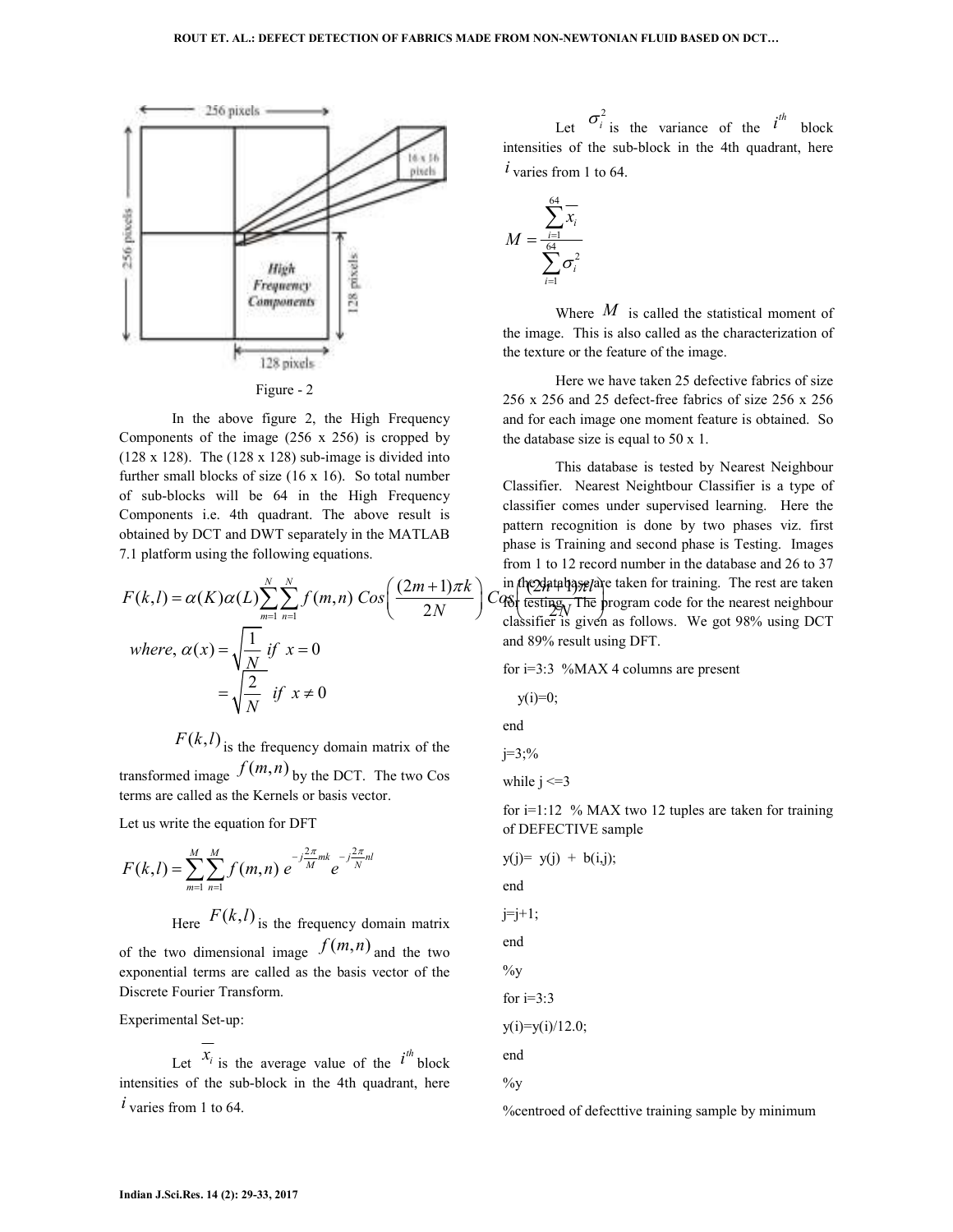| $%$ distance classifier is completed for 50 $*$ 2 array                   | while( $k \le 50$ )                                     |  |  |
|---------------------------------------------------------------------------|---------------------------------------------------------|--|--|
|                                                                           | for $i = 3:3$                                           |  |  |
| ************************                                                  | $d1 = d1 + (y(i) - b(k,i))^2;$                          |  |  |
| %find the centroed of defectless sample now processing<br>will start      | $d2 = d2 + (z(i) - b(k,i))^2;$                          |  |  |
| $\frac{0}{0}$ *********************                                       | end                                                     |  |  |
|                                                                           | $if(d2 \le d1)$                                         |  |  |
| ***                                                                       | $nice(m)=k;$                                            |  |  |
| for $i = 3:3$                                                             | $m=m+1$ ;                                               |  |  |
| $z(i)=0;$                                                                 | end                                                     |  |  |
| end                                                                       | $k=k+1;$                                                |  |  |
| $j=3;$                                                                    | end                                                     |  |  |
| while $j \leq 3$                                                          | for $i=1:13$                                            |  |  |
| for $i = 26:38$                                                           | fprintf('\nnice************%d',nice(i));                |  |  |
| $z(j)=z(j) + b(i,j);$                                                     | end                                                     |  |  |
| end                                                                       | $dl=0$ ;                                                |  |  |
| $j=j+1;$                                                                  | $d2=0;$                                                 |  |  |
| end                                                                       | $m=1$ ;                                                 |  |  |
| for $i = 3:3$                                                             | for $i=1:13$                                            |  |  |
| $z(i)=z(i)/12.0;$                                                         | $def(i)=0;$                                             |  |  |
| end                                                                       | end                                                     |  |  |
|                                                                           | $k=13$ ;                                                |  |  |
| ******************************                                            | while $(k \le 25)$                                      |  |  |
| %TESTING STARTS FOR NICE SAMPLE                                           | for $i=3:3$                                             |  |  |
| $\frac{0}{0}$ *********                                                   | $d1 = d1 + (y(i)-b(k,i))^2;$                            |  |  |
| **************                                                            | $d2 = d2 + (z(i)-b(k,i))$ <sup>2</sup> ;                |  |  |
| fprintf('\ncent<br>%d<br>$\%d$<br>$def=%d$                                | end;%end of for                                         |  |  |
| $y(1),y(2),y(3)$ ;                                                        | %%%%%%%dl                                               |  |  |
| fprintf('\ncent non-def%d<br>%d<br>%d<br>$\langle z(1),z(2),z(3)\rangle;$ | %%%%%%%%%%%%5d2                                         |  |  |
| $dl=0;$                                                                   | $if(k=13)$                                              |  |  |
| $d2=0;$                                                                   | fprintf("\nnice $d2 = \%d$ , def $d1 = \%d', d2, d1$ ); |  |  |
| $m=1$ ;                                                                   | end                                                     |  |  |
| for $i=1:13$                                                              | $if(d2>=d1)$                                            |  |  |
| $nice(i)=0;$                                                              | $def(m)=k;$                                             |  |  |
| end                                                                       | end                                                     |  |  |
| $k = 38;$                                                                 | $m=m+1$ ;                                               |  |  |